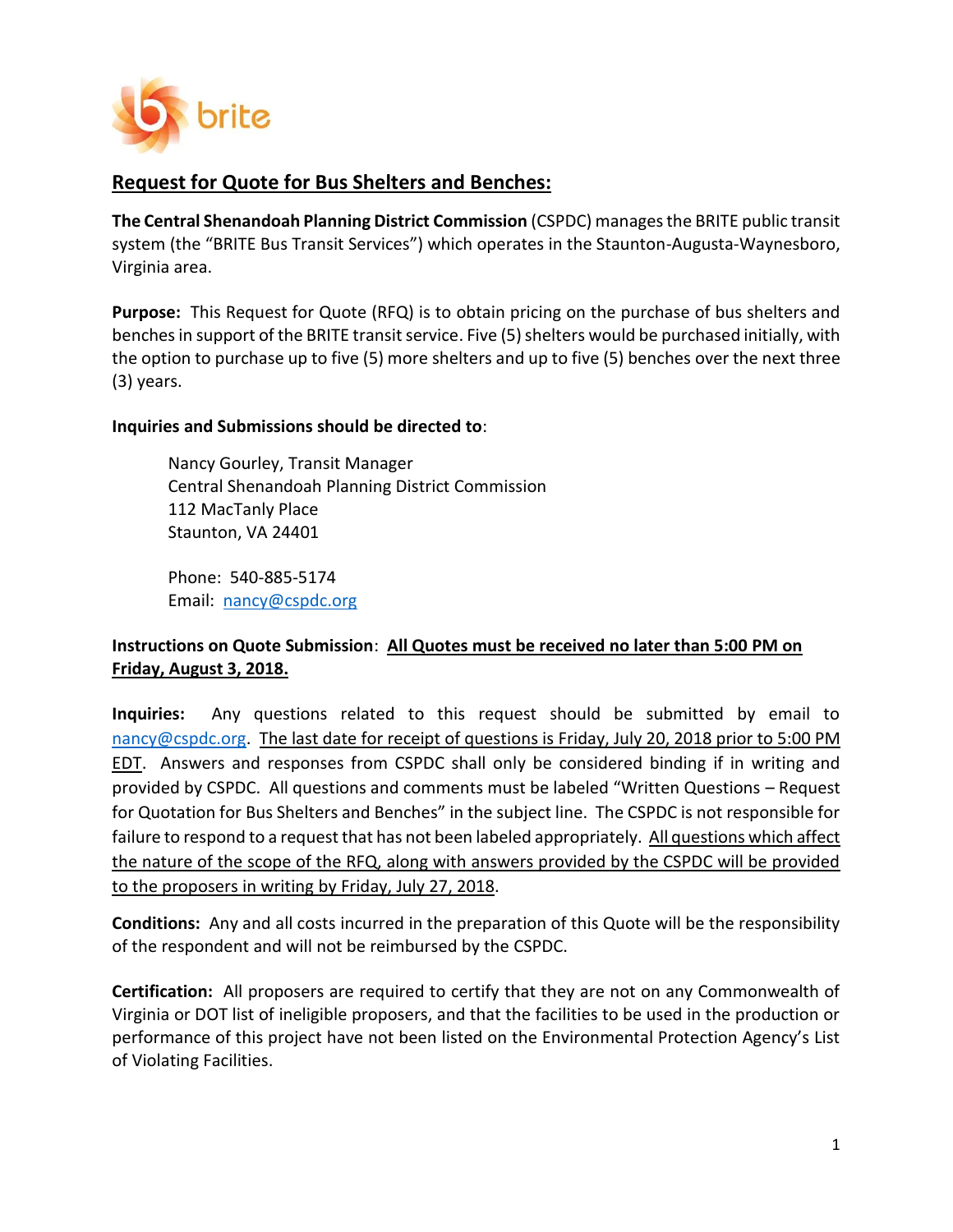**Instructions to Submitters:** Submissions should be addressed to Ms. Gourley, Transit Manager of the CSPDC, and may be mailed, or hand delivered, directed to the contact information at the beginning of this document. Quotes should be submitted in a sealed envelope clearly marked in the lower left-hand corner with the following information:

> Time and Date Quote for Bus Shelters and Benches

It is the responsibility of the Offeror to insure that the proposal is received by the CSPDC, by 5:00 PM on August 3, 2018. Late submittals will not be considered.

**Recommendation for Award:** The recommendation for award will be made by the CSPDC based on the review of pricing assuming the full quantities as specified (for the initial five (5) shelters and up to five (5) shelters and five (5) benches); and not to exceed pricing for delivery to the BRITE Transit Facility.

**Right to Reject:** The CSPDC reserves the right to reject any and all responses received in response to this RFQ. A contract for the accepted submittal will be drafted based upon the factors described in this RFQ.

**Small and/or Minority-Owned Businesses:** Efforts will be made by the CSPDC to utilize small businesses, women and/or minority owned businesses. Respondent qualifies as a small business firm if it meets the definition as established by the Small Business Administration.

**Notification of Award:** It is anticipated that a decision to select a successful Quote will be made within two weeks of the closing date for receipt of Quotes. It is expected that the initial projected quantities will be purchased within twelve months of acceptance of quote, contingent on the availability of funding.

**Proposals:** All proposals must state the full and correct name, address, and capacity of the vendor. Each requested item (shelters and benches) should have their own line item describing the component(s) and pricing. If the bidder is an individual doing business under another name, the bidder shall so state. Partnerships, Joint Ventures, and Corporations shall sign as is appropriate for their type of business. CSPDC cannot accept any material marked confidential, trade secret or proprietary.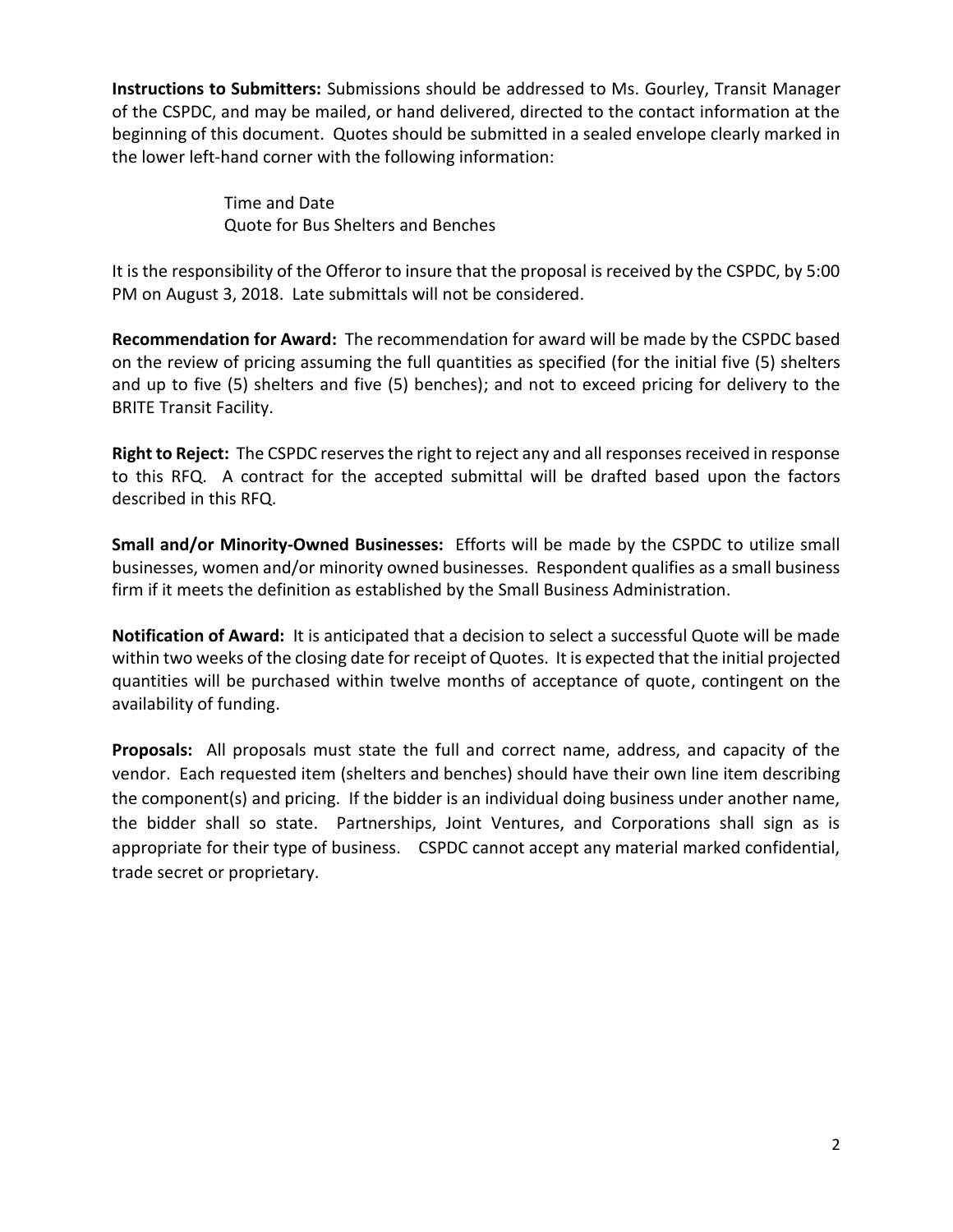**Scope of Services:** 

- *a. Pricing is to be provided for five (5) 5' x 10' transit shelters, initially, and up to five (5) additional shelters over the next three (3) years. The shelter is to include ¼" clear tempered safety glass, 6 mm bronze PCSS barrel vault roof, dark bronze powder coated finish aluminum framing and a 6' bronze powder coated finish perforated metal bench with back rest and anti-vagrant bars. Shelter should include a display holder 24" square.*
- *b. Additionally, pricing for up to five (5) 8 feet benches with perforated metal with back rest and anti-vagrant bars is to be provided, over the next three years. Complete description, specifications and drawings (not stamped) should be included with the price quotation.*
- *c. Additionally, a projected - not to exceed price for shipping to the BRITE Transit Facility, 51 Ivy Ridge Lane, Fishersville, VA 22939 with capability to unload the shelters / benches should be included. A projected shipping cost for the initial five shelter purchase should be provided, and a second projected shipping cost per shelter, and per bench should be provided for future purchases.*
- *d. Price quotations should not include assembly or installation of the shelter / benches.*

Section 5307 and Commonwealth of Virginia transit funding will be utilized for this purchase. Thus the clauses included in Exhibit 1 apply to the purchase, and receipt and compliance with these clauses is to be acknowledged in the submission of the proposal.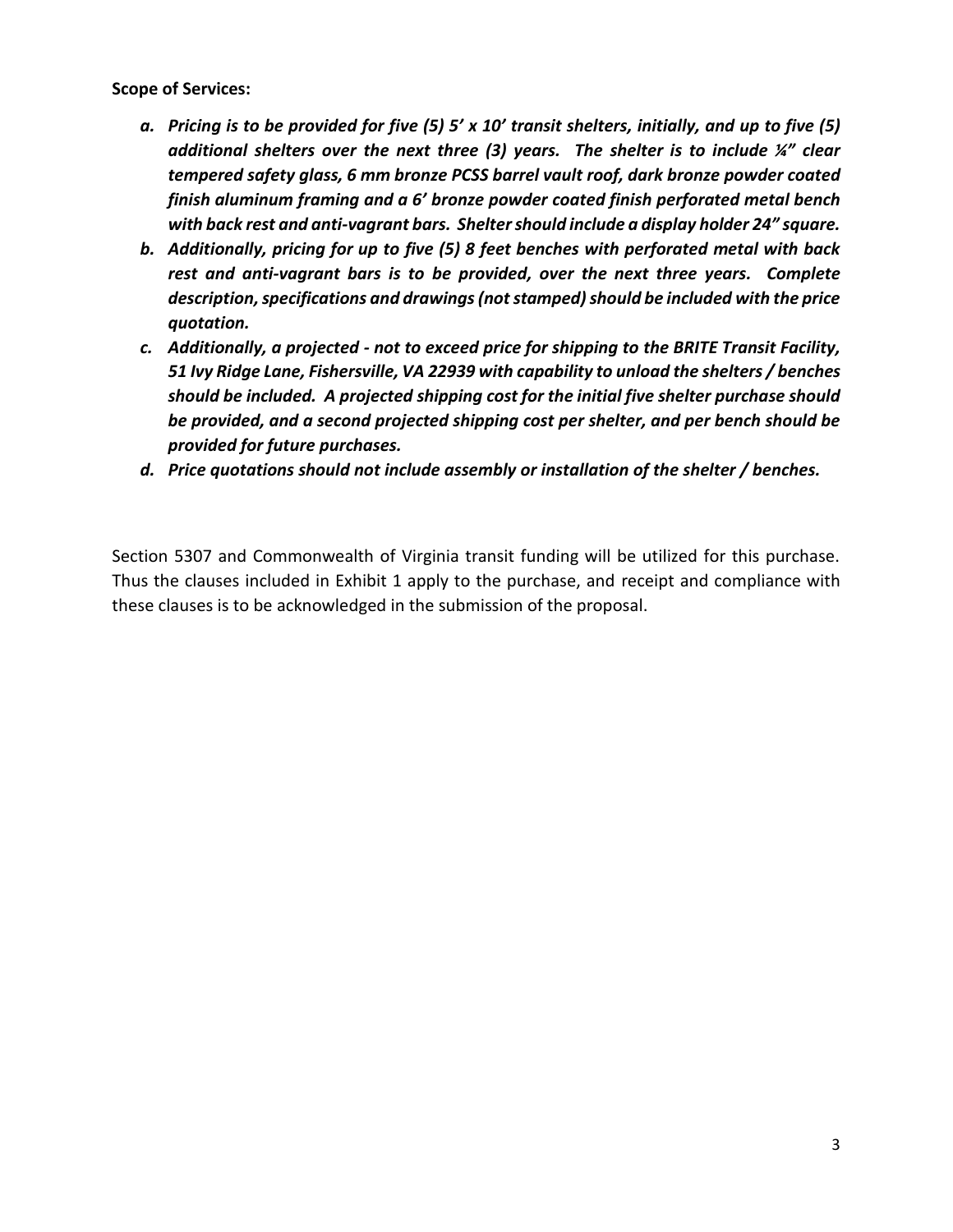#### **Exhibit 1 Required Clauses**

### **The following Virginia State and FTA federal third party contracting provisions are applicable to this procurement and resulting contract.**

The Virginia Public Procurement Act may be accessed at this link: [https://eva.virginia.gov/library/files/buyers/VPPA\\_2014.pdf](https://eva.virginia.gov/library/files/buyers/VPPA_2014.pdf)

FTA contracting provisions are contained in Appendix D of FTA Circular 4220.1F, Third Party Contracting Guidelines.

[http://www.fta.dot.gov/legislation\\_law/12349\\_8641.html](http://www.fta.dot.gov/legislation_law/12349_8641.html)

#### **§ 2.2-4311. Employment discrimination by contractor prohibited; required contract provisions.**

All public bodies shall include in every contract of more than \$10,000 the following provisions: 1. During the performance of this contract, the contractor agrees as follows:

a. The contractor will not discriminate against any employee or applicant for employment because of race, religion, color, sex, national origin, age, disability, or other basis prohibited by state law relating to discrimination in employment, except where there is a bona fide occupational qualification reasonably necessary to the normal operation of the contractor. The contractor agrees to post in conspicuous places, available to employees and applicants for employment, notices setting forth the provisions of this nondiscrimination clause.

b. The contractor, in all solicitations or advertisements for employees placed by or on behalf of the contractor, will state that such contractor is an equal opportunity employer.

c. Notices, advertisements and solicitations placed in accordance with federal law, rule or regulation shall be deemed sufficient for the purpose of meeting the requirements of this section.

2. The contractor will include the provisions of the foregoing paragraphs a, b and c in every subcontract or purchase order of over \$10,000, so that the provisions will be binding upon each subcontractor of vendor.

#### **§ 2.2-4311.1. Compliance with federal, state, and local laws and federal immigration law; required contract provisions.**

All public bodies shall provide in every written contract that the contractor does not, and shall not during the performance of the contract for goods and services in the Commonwealth, knowingly employ an unauthorized alien as defined in the federal Immigration Reform and Control Act of 1986.

#### **§ 2.2-4312. Drug-free workplace to be maintained by contractor; required contract provisions.**

All public bodies shall include in every contract over \$10,000 the following provisions:

During the performance of this contract, the contractor agrees to (i) provide a drug-free workplace for the contractor's employees; (ii) post in conspicuous places, available to employees and applicants for employment, a statement notifying employees that the unlawful manufacture, sale, distribution, dispensation, possession, or use of a controlled substance or marijuana is prohibited in the contractor's workplace and specifying the actions that will be taken against employees for violations of such prohibition; (iii) state in all solicitations and advertisements for employees placed by or on behalf of the contractor that the contractor maintains a drug-free workplace; and (iv) include the provisions of the foregoing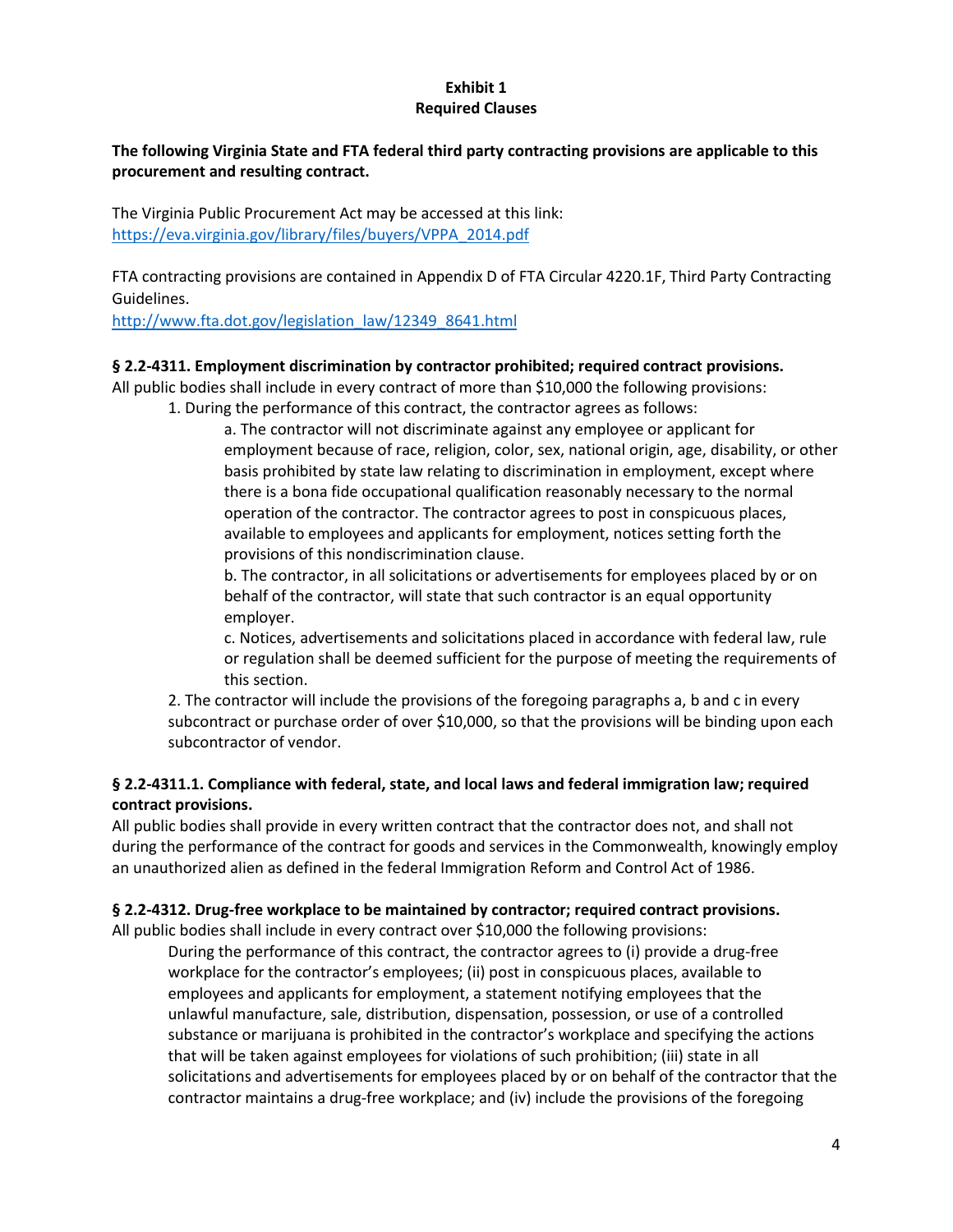clauses in every subcontract or purchase order of over \$10,000, so that the provisions will be binding upon each subcontractor or vendor.

For the purposes of this section, "drug-free workplace" means a site for the performance of work done in connection with a specific contract awarded to a contractor in accordance with this chapter, the employees of whom are prohibited from engaging in the unlawful manufacture, sale, distribution, dispensation, possession or use of any controlled substance or marijuana during the performance of the contract.

#### **§ 2.f No Federal Government Obligation or Liability to Third Parties (Use of Disclaimer).**

- 1. The Purchaser and Contractor acknowledge and agree that, notwithstanding any concurrence by the Federal Government in or approval of the solicitation or award of the underlying contract, absent the express written consent by the Federal Government, the Federal Government is not a party to this contract and shall not be subject to any obligations or liabilities to the Purchaser, Contractor, or any other party (whether or not a party to that contract) pertaining to any matter resulting from the underlying contract.
- 2. The Contractor agrees to include the above clause in each subcontract financed in whole or in part with Federal assistance provided by FTA. It is further agreed that the clause shall not be modified, except to identify the subcontractor who will be subject to its provisions.

#### **§ 3.f Program Fraud and False or Fraudulent Statements or Related Acts.**

- 1. The Contractor acknowledges that the provisions of the Program Fraud Civil Remedies Act of 1986, as amended, 31 U.S.C. § § 3801 et seq . and U.S. DOT regulations, "Program Fraud Civil Remedies," 49 C.F.R. Part 31, apply to its actions pertaining to this Project. Upon execution of the underlying contract, the Contractor certifies or affirms the truthfulness and accuracy of any statement it has made, it makes, it may make, or causes to be made, pertaining to the underlying contract or the FTA assisted project for which this contract work is being performed. In addition to other penalties that may be applicable, the Contractor further acknowledges that if it makes, or causes to be made, a false, fictitious, or fraudulent claim, statement, submission, or certification, the Federal Government reserves the right to impose the penalties of the Program Fraud Civil Remedies Act of 1986 on the Contractor to the extent the Federal Government deems appropriate.
- 2. The Contractor also acknowledges that if it makes, or causes to be made, a false, fictitious, or fraudulent claim, statement, submission, or certification to the Federal Government under a contract connected with a project that is financed in whole or in part with Federal assistance originally awarded by FTA under the authority of 49 U.S.C. § 5307, the Government reserves the right to impose the penalties of 18 U.S.C.  $\S$  1001 and 49 U.S.C.  $\S$  5307(n)(1) on the Contractor, to the extent the Federal Government deems appropriate.
- 3. The Contractor agrees to include the above two clauses in each subcontract financed in whole or in part with Federal assistance provided by FTA. It is further agreed that the clauses shall not be modified, except to identify the subcontractor who will be subject to the provisions.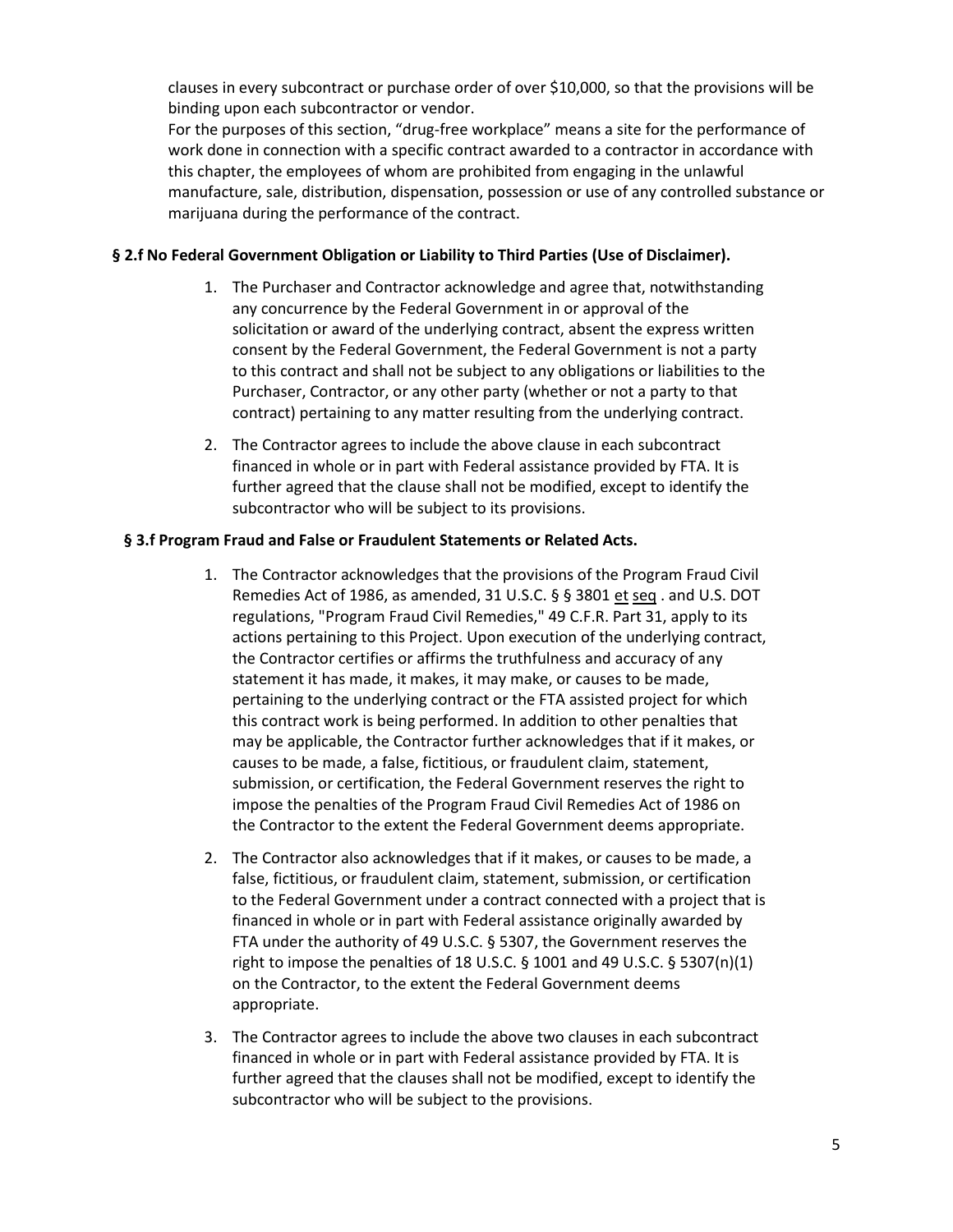**§ 10.a Access to Third Party Contract Records**. Access to Records - The following access to records requirements apply to this Contract:

- 1. Where the Purchaser is not a State but a local government and is the FTA Recipient or a subgrantee of the FTA Recipient in accordance with 49 C. F. R. 18.36(i), the Contractor agrees to provide the Purchaser, the FTA Administrator, the Comptroller General of the United States or any of their authorized representatives access to any books, documents, papers and records of the Contractor which are directly pertinent to this contract for the purposes of making audits, examinations, excerpts and transcriptions. Contractor also agrees, pursuant to 49 C. F. R. 633.17 to provide the FTA Administrator or his authorized representatives including any PMO Contractor access to Contractor's records and construction sites pertaining to a major capital project, defined at 49 U.S.C. 5302(a)1, which is receiving federal financial assistance through the programs described at 49 U.S.C. 5307, 5309 or 5311.
- 2. Where the Purchaser is a State and is the FTA Recipient or a subgrantee of the FTA Recipient in accordance with 49 C.F.R. 633.17, Contractor agrees to provide the Purchaser, the FTA Administrator or his authorized representatives, including any PMO Contractor, access to the Contractor's records and construction sites pertaining to a major capital project, defined at 49 U.S.C. 5302(a)1, which is receiving federal financial assistance through the programs described at 49 U.S.C. 5307, 5309 or 5311. By definition, a major capital project excludes contracts of less than the simplified acquisition threshold currently set at \$100,000.
- 3. Where the Purchaser enters into a negotiated contract for other than a small purchase or under the simplified acquisition threshold and is an institution of higher education, a hospital or other non-profit organization and is the FTA Recipient or a subgrantee of the FTA Recipient in accordance with 49 C.F.R. 19.48, Contractor agrees to provide the Purchaser, FTA Administrator, the Comptroller General of the United States or any of their duly authorized representatives with access to any books, documents, papers and record of the Contractor which are directly pertinent to this contract for the purposes of making audits, examinations, excerpts and transcriptions.
- 4. Where any Purchaser which is the FTA Recipient or a subgrantee of the FTA Recipient in accordance with 49 U.S.C. 5325(a) enters into a contract for a capital project or improvement (defined at 49 U.S.C. 5302(a)1) through other than competitive bidding, the Contractor shall make available records related to the contract to the Purchaser, the Secretary of Transportation and the Comptroller General or any authorized officer or employee of any of them for the purposes of conducting an audit and inspection.
- 5. The Contractor agrees to permit any of the foregoing parties to reproduce by any means whatsoever or to copy excerpts and transcriptions as reasonably needed.
- 6. The Contractor agrees to maintain all books, records, accounts and reports required under this contract for a period of not less than three years after the date of termination or expiration of this contract, except in the event of litigation or settlement of claims arising from the performance of this contract, in which case Contractor agrees to maintain same until the Purchaser, the FTA Administrator, the Comptroller General, or any of their duly authorized representatives, have disposed of all such litigation, appeals, claims or exceptions related thereto. Reference 49 CFR 18.39(i)(11).

**Changes to Federal Requirements:** Contractor shall at all times comply with all applicable FTA regulations, policies, procedures and directives, including without limitation those listed directly or by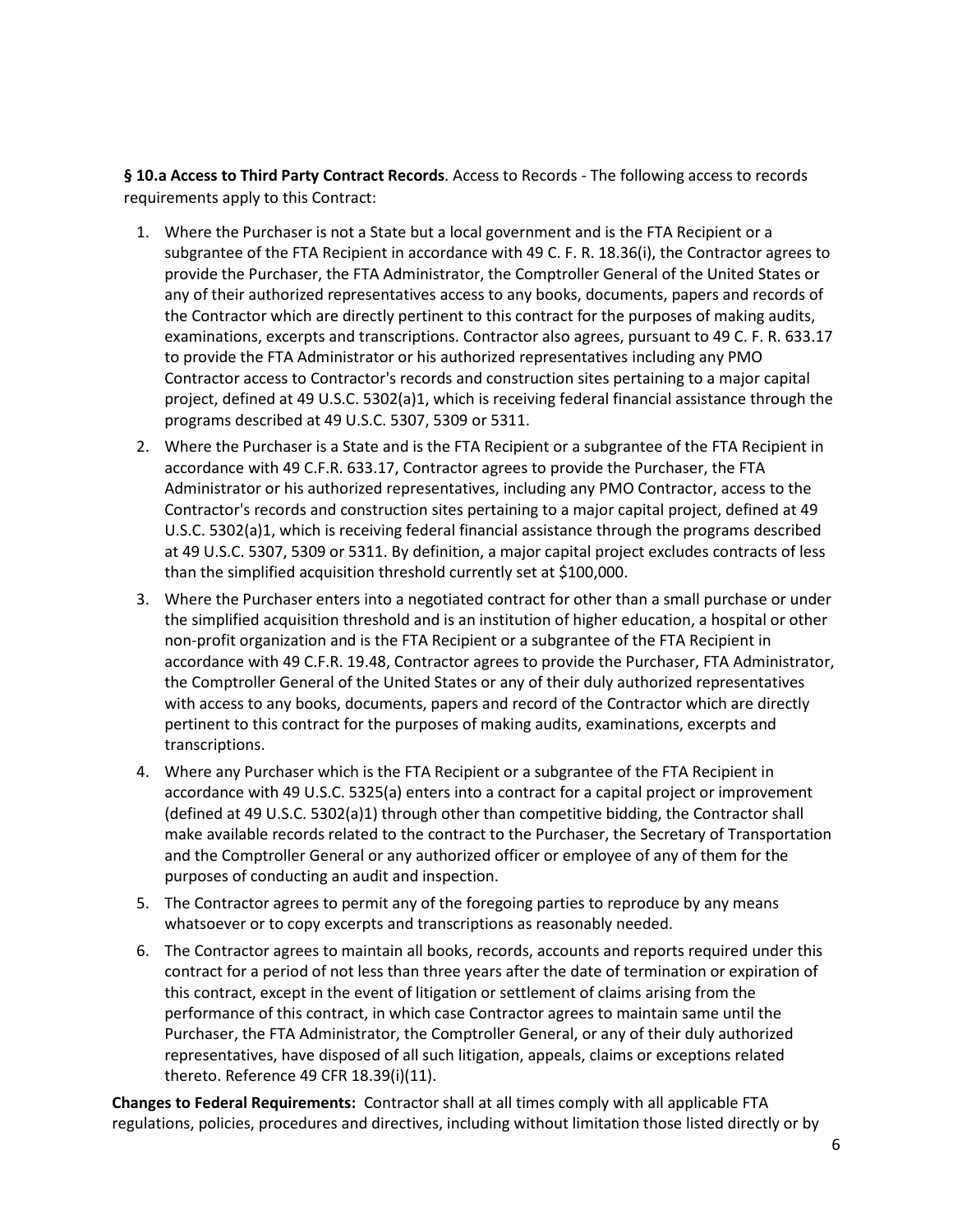reference in the [Master Agreement b](http://www.fta.dot.gov/3162.html)etween Purchaser and FTA, as they may be amended or promulgated from time to time during the term of this contract. Contractor's failure to so comply shall constitute a material breach of this contract.

**Civil Rights -** The following requirements apply to the underlying contract:

- 1. *Nondiscrimination* In accordance with Title VI of the Civil Rights Act, as amended, 42 U.S.C. § 2000d, section 303 of the Age Discrimination Act of 1975, as amended, 42 U.S.C. § 6102, section 202 of the Americans with Disabilities Act of 1990, 42 U.S.C. § 12132, and Federal transit law at 49 U.S.C. § 5332, the Contractor agrees that it will not discriminate against any employee or applicant for employment because of race, color, creed, national origin, sex, age, or disability. In addition, the Contractor agrees to comply with applicable Federal implementing regulations and other implementing requirements FTA may issue.
- 2. *Equal Employment Opportunity* The following equal employment opportunity requirements apply to the underlying contract:
	- a. *Race, Color, Creed, National Origin, Sex* In accordance with Title VII of the Civil Rights Act, as amended, 42 U.S.C. § 2000e, and Federal transit laws at 49 U.S.C. § 5332, the Contractor agrees to comply with all applicable equal employment opportunity requirements of U.S. Department of Labor (U.S. DOL) regulations, "Office of Federal Contract Compliance Programs, Equal Employment Opportunity, Department of Labor," 41 C.F.R. Parts 60 *et seq* ., (which implement Executive Order No. 11246, "Equal Employment Opportunity," as amended by Executive Order No. 11375, "Amending Executive Order 11246 Relating to Equal Employment Opportunity," 42 U.S.C. § 2000e note), and with any applicable Federal statutes, executive orders, regulations, and Federal policies that may in the future affect construction activities undertaken in the course of the Project. The Contractor agrees to take affirmative action to ensure that applicants are employed, and that employees are treated during employment, without regard to their race, color, creed, national origin, sex, or age. Such action shall include, but not be limited to, the following: employment, upgrading, demotion or transfer, recruitment or recruitment advertising, layoff or termination; rates of pay or other forms of compensation; and selection for training, including apprenticeship. In addition, the Contractor agrees to comply with any implementing requirements FTA may issue.
	- b. *Age* In accordance with section 4 of the Age Discrimination in Employment Act of 1967, as amended, 29 U.S.C. § § 623 and Federal transit law at 49 U.S.C. § 5332, the Contractor agrees to refrain from discrimination against present and prospective employees for reason of age. In addition, the Contractor agrees to comply with any implementing requirements FTA may issue.
	- c. *Disabilities* In accordance with section 102 of the Americans with Disabilities Act, as amended, 42 U.S.C. § 12112, the Contractor agrees that it will comply with the requirements of U.S. Equal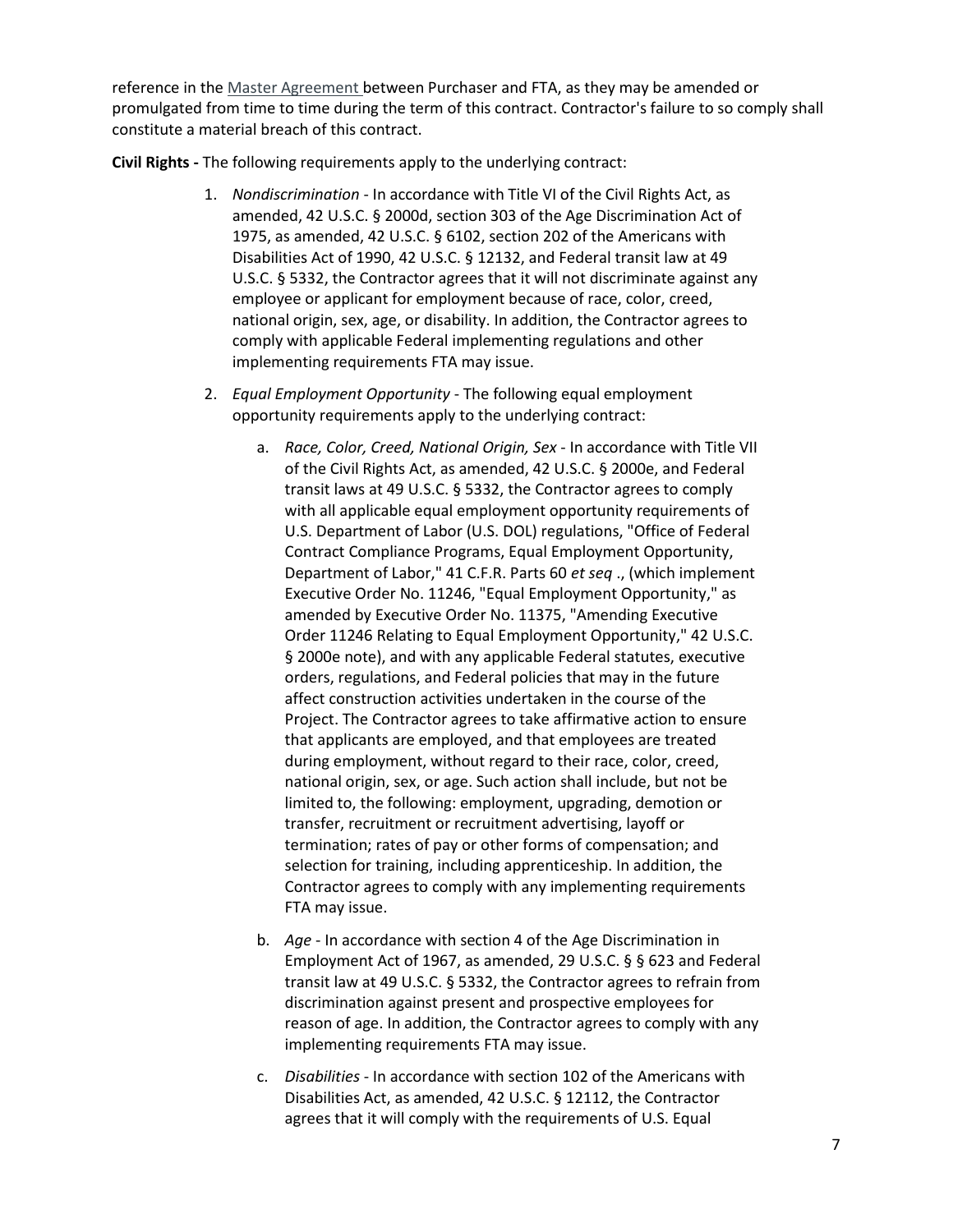Employment Opportunity Commission, "Regulations to Implement the Equal Employment Provisions of the Americans with Disabilities Act," 29 C.F.R. Part 1630, pertaining to employment of persons with disabilities. In addition, the Contractor agrees to comply with any implementing requirements FTA may issue.

3. The Contractor also agrees to include these requirements in each subcontract financed in whole or in part with Federal assistance provided by FTA, modified only if necessary to identify the affected parties.

#### **Disadvantaged Business Enterprise. Disadvantaged Business Enterprises**

- a. This contract is subject to the requirements of Title 49, Code of Federal Regulations, Part 26, *Participation by Disadvantaged Business Enterprises in Department of Transportation Financial Assistance Programs.* The national goal for participation of Disadvantaged Business Enterprises (DBE) is 10%. The agency's overall goal for DBE participation is 0 %. A separate contract goal has not been established for this procurement.
- b. The contractor shall not discriminate on the basis of race, color, national origin, or sex in the performance of this contract. The contractor shall carry out applicable requirements of 49 CFR Part 26 in the award and administration of this DOT-assisted contract. Failure by the contractor to carry out these requirements is a material breach of this contract, which may result in the termination of this contract or such other remedy as CSPDC deems appropriate. Each subcontract the contractor signs with a subcontractor must include the assurance in this paragraph (see 49 CFR 26.13(b)).

The successful bidder/offeror will be required to report its DBE participation obtained through race-neutral means throughout the period of performance.

- c. The contractor is required to pay its subcontractors performing work related to this contract for satisfactory performance of that work no later than 30 days after the contractor's receipt of payment for that work from the CSPDC**.** In addition, [the contractor may not hold retainage from its subcontractors.] [is required to return any retainage payments to those subcontractors within 30 days after the subcontractor's work related to this contract is satisfactorily completed.] [is required to return any retainage payments to those subcontractors within 30 days after incremental acceptance of the subcontractor's work by the CSPDC and contractor's receipt of the partial retainage payment related to the subcontractor's work.]
- d. The contractor must promptly notify CSPDC whenever a DBE subcontractor performing work related to this contract is terminated or fails to complete its work, and must make good faith efforts to engage another DBE subcontractor to perform at least the same amount of work. The contractor may not terminate any DBE subcontractor and perform that work through its own forces or those of an affiliate without prior written consent of CSPDC**.**

**Incorporation of Federal Transit Administration (FTA) Terms** - The preceding provisions include, in part, certain Standard Terms and Conditions required by DOT, whether or not expressly set forth in the preceding contract provisions. All contractual provisions required by DOT, as set forth in **FTA Circular** [4220.1E](http://www.fta.dot.gov/legislation_law/12349_4063.html) are hereby incorporated by reference. Anything to the contrary herein notwithstanding, all FTA mandated terms shall be deemed to control in the event of a conflict with other provisions contained in this Agreement. The Contractor shall not perform any act, fail to perform any act, or refuse to comply with any (name of grantee) requests which would cause (name of grantee) to be in violation of the FTA terms and conditions.